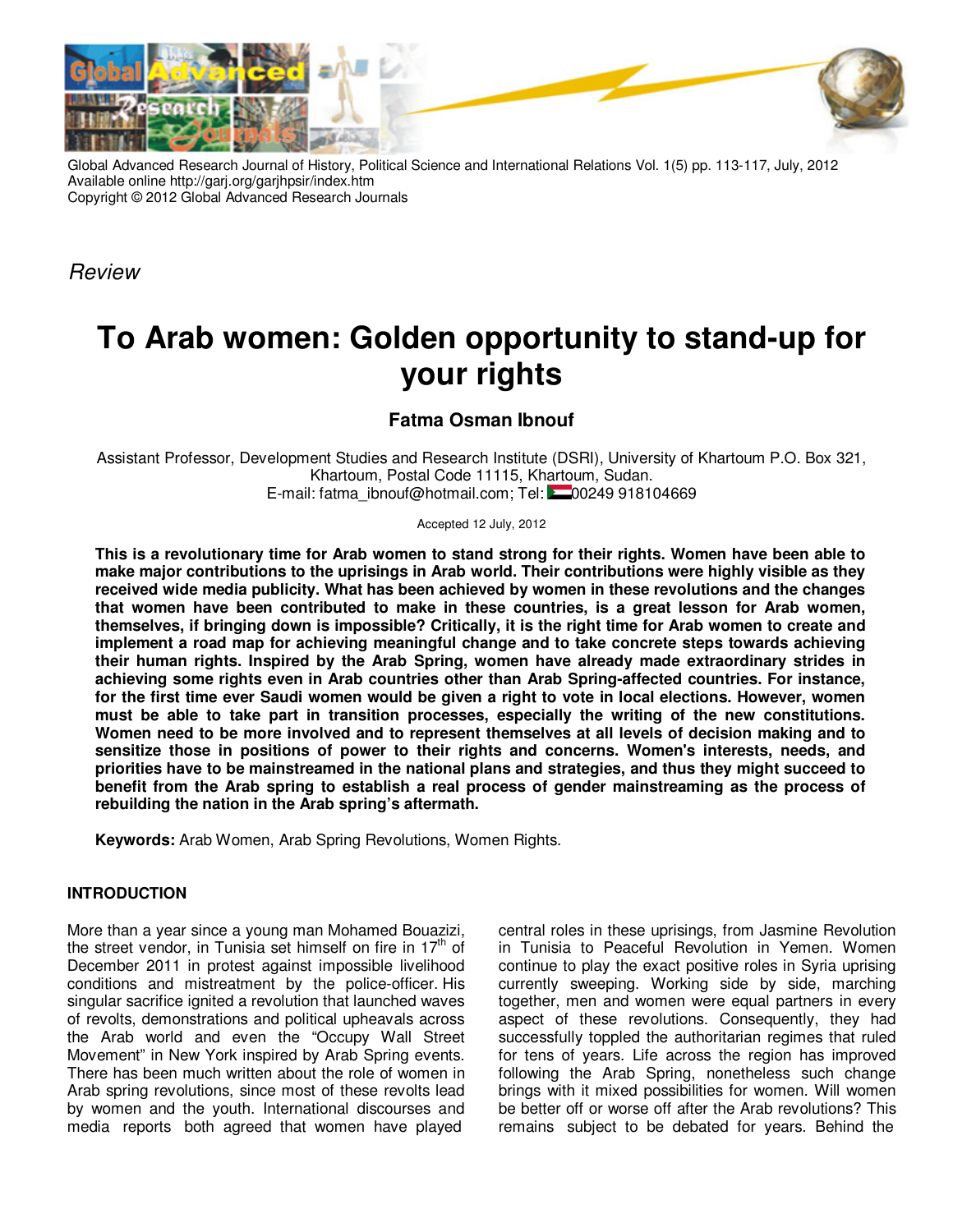debates are some fundamental questions that need to be given the specific attention. Will women be able to reap the fruits of the Arab spring revolutions and make a difference regarding their positions and rights in these patriarchal societies Arab region has always been known to be male dominant? And then who is better placed to solve or handle women's problems or can make or influence changes than women themselves?

### **The female presence in the Arab Spring**

Women's presences in the Arab uprising were very visible and well reported by television channels, observers, and the media. Women have been active participants in these revolutions and sacrificed their lives and the life of their beloved ones while on uprisings. Women dominated the front lines in protests and revolts and they were very much affected and a part of revolutions in different capacities. Many women served behind the scenes and in supportive roles. Without the presence of women, victory would not have been possible (Heideman and Youssef, 2012). Many women as men were beaten, risking, arrested, and even losing their lives in these revolutions. Furthermore, women have been suffered more than men during these uprisings. This is because rape and sexual harassment had been used as tools of repression against female protestors by the previous regimes' militia and supporters. The famous case of a Libyan young woman Iman Al-Obedi who told the world she was raped by Qaddafi regime's fighters. These attempts to stop the women had backfired. The abuses angered many other women, including housewives and young mothers carrying babies demonstrating for the first time, and created more magnificently support than ever before. Thousands of Libyan women were demonstrated on the streets in Benghazi when Iman Al-Obedi was tackled by government security guards and bundled away. The brutal treatment of Egyptian woman by military-police in Tahrir Square has been a key motivation behind the biggest women's demonstration in modern Egyptian history as the historians called.

More than a year has passed since the Arab Spring and the winds of change continue to blow all over the Arab world. Notwithstanding what long-term effects will the Arab Spring uprisings have on women status in the region – in terms of whether ongoing political change will results in wellbeing and empowerment of women in their respective countries, Will it improve their stereotypical image and their socio-economic situations? Will it enhance women's presence in the decision-making process? Do women's participations, however, have been shown to influence the overall achievements of Arab Spring? Will the Arab spring revolutions bring changes for women are raising increasing debates regarding women benefits, positions and rights, resulting in conflicting

viewpoints. Some argue that women are in a better position after the Arab Spring. The results of the Doha Debates poll (2012) shows that 8 in 10 people believe Arab Spring revolution will improve women's status. Some perceive that women's voices are silenced and their contributions are marginalized, they argued that their status has not been changed since the revolution. Egyptian activist says "the revolution has only benefited men". The train of change has not only left Egyptian women behind, but has in fact turned against them (Heideman and Youssef, 2012). Some women look anxiously at what has happened in Iraq, where the overthrow of the oppressive regime does not seem to have helped Iraqi women so far. Some claim that women are eager to reap the rewards of full political participation in their respective countries. Critics have argued that currently men are dominating the public and political scene in Arab Spring countries.

### **This is a journey that has only just begun**

This article focuses on how women should invest these transitions to make the systemic changes which will transform the status of women in the Arab region. Although the current situation might not be perfect, however these revolutions are an opportunity for women to move forward to make the desire change in the long run. There is no way for women after these revolutions to accept status quo when it is really unfair and should continue demonstrations to develop their full potential and to achieve ideal situation. Thus, women are expected to play significant role in other very revolutionary changes in these male-dominated societies. The Arab spring revolutions open opportunities for women to strengthen their presence in all spheres of life (public, political, economic, and also social and cultural affairs). There are real opportunities for women who are waging the battle for change in their respective countries to take their rightful place in these transitioning societies. Much needs to be achieved to improve their situation in all spheres of life. Economic and social justice and legal reform centered on the needs and rights of women and institutions that will enable equality as well as guarantee rights. Creating a collective identity, a profound sense of unity of purpose, share experiences, a fierce determination and work together to make positive change are essential for making significant steps. The sooner this begins the better. However, many challenges lie ahead for positive and meaningful changes. While the revolutions form a necessary baseline principle of social transformation, their implementation is completely dependent on women will to proceed and to be agents of change in their community. To proceed, women need to hijack this opportunity to reassurance that the advance women rights of any kind in the region are doable. This can be acted as a pressure tactic and thus states will be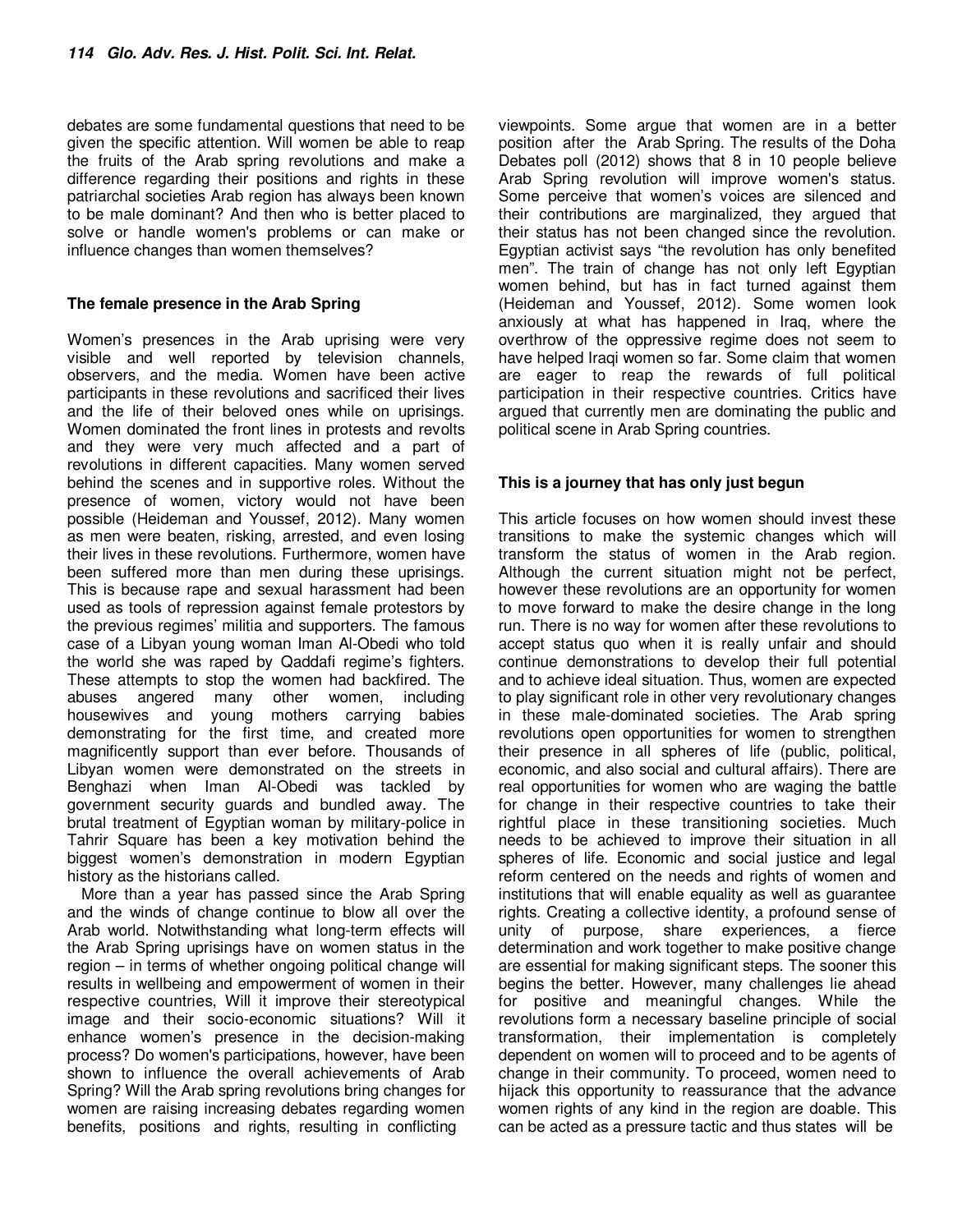forced to respond. The revolutions provide opportunity for women to raise their voices for themselves and the ones who cannot speak and demand change policies, especially in issues that affect their lives. If women voices are not heard, their needs and priorities will not be addressed with the urgency they deserve.

#### **The immediate impacts of Arab Spring**

The impact of these changes has been and will continue to be spread in the Arab region sooner or later although it may take a variety of forms in different countries. The impact of these changes has already started in the region. The frontline role played by women in the Arab Spring has forced the respect and appreciation of their rights within transformed countries and the entire region as well. In Tunisia after Jasmine Revolution, it has been decided that political parties will submit lists of candidates comprising of 50% women for the next parliamentary elections. According to the Inter-Parliamentary Union (2011), the Arab States have the lowest average levels of women in Parliament at 10.7%, compared to a global average of 18.4%. The Inter-Parliamentary Union shows that higher numbers of women in parliament generally contributes to stronger attention to women's issues. Arab Spring benefits Saudi Arabia's women; they have been granted the right to vote for the first time ever. According to Libyan political expert the revolution had removed the threat of systematic sexual harassment and abuse of Libyan women at the hands of the previous regime and the National Transitional Council in Libya had taken steps to ensure that women were participating in politics. National Council for Women (NCW) has been reestablishing in Egypt after  $25<sup>th</sup>$  January revolution. These new golden opportunities will allow the emergence of women leaders and more successful women.

#### **No change possible without women**

"No country can benefit if it leaves half of its country behind," said Melanne Verveer, United States Ambassador-at-Large for Global Women's Issues. Women must be at the heart of all transition efforts as any endeavor cannot be succeeded that does not bring all relevant stakeholders on board and take into account 50% of the population. The history indicates no change possible without women. Historically, Arab women were participated in the nationalist struggle against colonialism and constituted essential and active parts of the national revolutions that led to independence of their countries. However they were completely marginalized after the independence. Women missed the opportunity to increase their rights in the post-independence period. Today's women are different and definitely do not want the history to repeat itself. If women are going to take part in the society transition for their future they need to keep an eye on the lessons of the past. A breakdown of structures creates opportunities for reconstruction. Women have to take hand in rebuilding and transforming their countries, even in the countries not reached by the Arab spring revolutions. Women learned from these revolutions that join work are much more effective in affecting change. The rise of the Islamists in the aftermath of the Arab Spring revolutions has worried some women and liberal parties who fear a decline in women's rights. Sharia will be the main source of legislation in these countries. However, Islam has guaranteed men and women their human rights and duties as individuals in an equal degree. Islam explicitly stands for gender justice and equips women with all the rights given to men. Many of the derogatory laws and customs in Islamic countries are, unfortunately, justified in the name of Islam or have been introduced as Islamic laws when clearly they are retrograde customs and traditions, or ill-informed interpretations that bear no relation to the divine design (Weiss, 2003).

### **Strive for excellence**

Women need to coordinate their efforts and link socioeconomic with political demands, so they can force much-needed change. It is not a onetime effort; it needs proper follow up based on women's action plans. Although, there were a variety of efforts which failed to lead to change, however this is because they were not preceded by a study of the big picture. But how to make the real changes come true? The approach that women shall use in the future to create the depth of the change they want should be based on clear understanding of the issues that need urgent actions; due analysis of the environment; mapping the situation is an important part of the change strategic planning; needs to include collection of accurate information regarding different women groups (without reliable statistics it is difficult to make a plea for activities that seek to make proper change); the barriers that affect and prevent stability of change; priorities for addressing the needs within the context of the country; changes that are culturally sensitive; resources that are appropriate and fit for the task of change; building and enhancing leadership capacities among local women in the community; considering the global picture and exploring the successful examples of change; working to achieve clear and achievable goals and objectives within a specific timeframe; with a plan to monitor and evaluate the impact of the actions undertaken. One question however pops up here: who should lead the changes in the next phase? The educated and illiterate women, from the grassroots to the professionals, women from both lower and middle strata, who have been crucial figures among the protesters, stood side-by-side with their male counterparts at Change Squares all over Arab countries,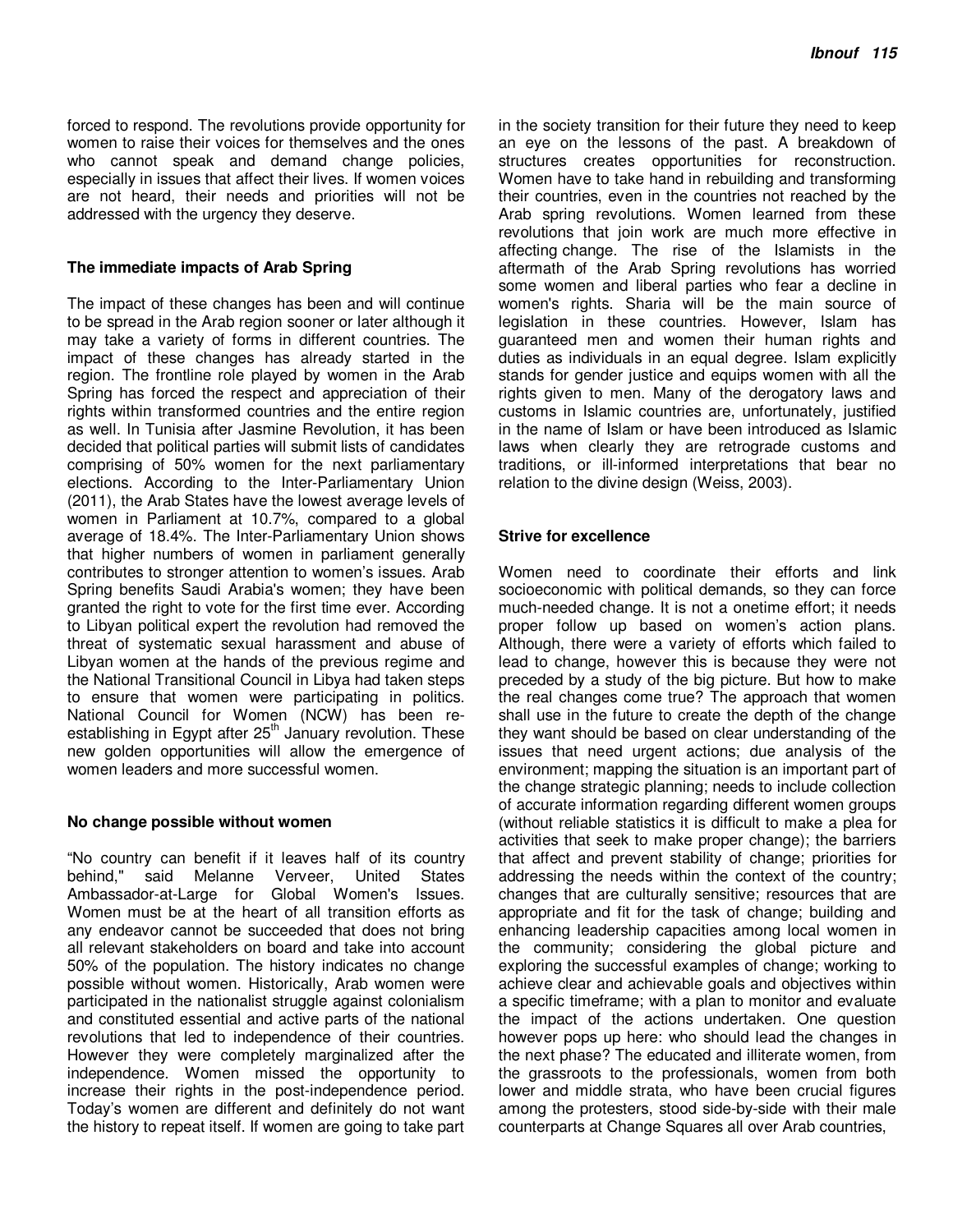demanding the end of authoritarian regimes and demonstrating for freedom of their countries, and sending great lessons to the whole world. These women should remain vital figures in leading change and respond as one to common challenges to build a future free from discrimination. Thus, it can be said that women reap the fruits of these revolts. Patricia Aburdene and John Naisbitt, the authors of 'Megatrends for Women' write male or female, the effective leader wins commitment by setting an example of excellence. Women have been recognized as engines of changes in these revolutions. Change must be seen as an unending process – defined not by fixed goals or the specific methods of achieving them. But by an approach to create change through continuous efforts to ensure that positive change is occurred in every aspect of women's life. There is a need for women to focus on establishing constructive use of their power to strive for excellence. Women have to break down systematically the myths surrounding their existence. There is a great potential that Arab Spring women will surprise the world and setting examples of excellence again with the quick actions for sensitizing their society and changing of deep rooted cultures and traditions and sensitizing those in positions of power to their concerns.

### **Getting ready for resistance**

Women have been socialized into traditional roles in Arab region (dominated societies). For long time women in such society, even the ordinary ones, are aware that their rights are violated. Such women just lack the means to achieve it sometimes or find that it is too big and difficult to accomplish unless it is put in a tangible way. Participation in these uprisings encouraged women breaking their silence and caused women to know, stand up and fight for their rights of any kind, which includes advocacy, politics, policies and decision making. Women whose reality is much more deep-set marginalization, they will likely fighting for better positions and justice. Thus, women need to keep swimming against the society tide and keep pushing against the gender barriers they face. Resistance actions like these only underscore the importance of encouraging women to advocate for themselves and their rights. The positions of women have changed as a result of the Arab spring revolutions, from submissive and powerless to vocal and effectiveness. This proves that if women are strong enough however, their concerns will be taken into account in policies or processes affecting them. Women in many Arab countries are denied their right to equal citizenship, since the nationality law emphasizes that nationality is acquired only through the father. Woman in such countries, who marries a foreign man, is still denied the right to pass her nationality to her children and husband. The foreign spouse of such a woman and her children are considered

as foreigners by the official authorities; they have not granted a permanent residency, they cannot secure a job without a work permit, and they do not have access to public education and health services. Women proved that they can change the situation which they are forced to take in their communities. Thus, Arab women should coordinate among themselves to push for reforming legal regulations and national rules to enjoy their right to equal citizenship. Often, women do not have spaces in which to reflect their opinions and thus, using social networking will allow them to seize their spaces to reflect their viewpoints, discuss their concerns and encourage dialogue with officials.

### **Arab Women lead the change**

Women surprising the world by defying their stereotype as victims of oppressive patriarchies and they have made their presence a defining feature of the Arab spring revolutions. Women have been emerged as leaders creating positive change for their respective countries. Arab uprisings enhanced the ability of women to involve and to make better use of their full capacity and helped them to realize their full potentials. There are examples of powerful women who were represented extraordinary instruments of change and have played very important and influential roles within and beyond the borders of their countries. Despite constraints and pressure from society, those women have been vital forces for change, managed to break the limits and achieve what they want bringing freedom back to their societies. A Tunisian teaching assistant of linguistics at Tunis University and a blogger, Lina Ben Mhenni, was the first who share information about the Tunisian uprisings in early December 2010 through Twitter and her blogs. The Yemeni activist Tawakul Karman, who was awarded the International Women of Courage Award and she is a one of the three recipients of the 2011 Nobel Peace Prize, has been a leading figure in the prodemocracy demonstrations in Yemen. Laureate Karman of Yemen has been, with many Yemeni women, camped out for a long period in Change Square, called to overthrow the Yemeni regime. She is known to some as the "Mother of the Revolution". A young Egyptian woman Asmaa Mahfouz who now calls "Leader of the Revolution" on 18<sup>th</sup> of January 2011 uploaded a short YouTube video called for one-day demonstration. The video went viral and the one-day demonstration became a popular revolution.

### **The train of democracy has arrived and it is better for women to get on board**

So, where do women fit in this era of political change? It is important for women to be looking and intervening in the large political sphere where they usually are